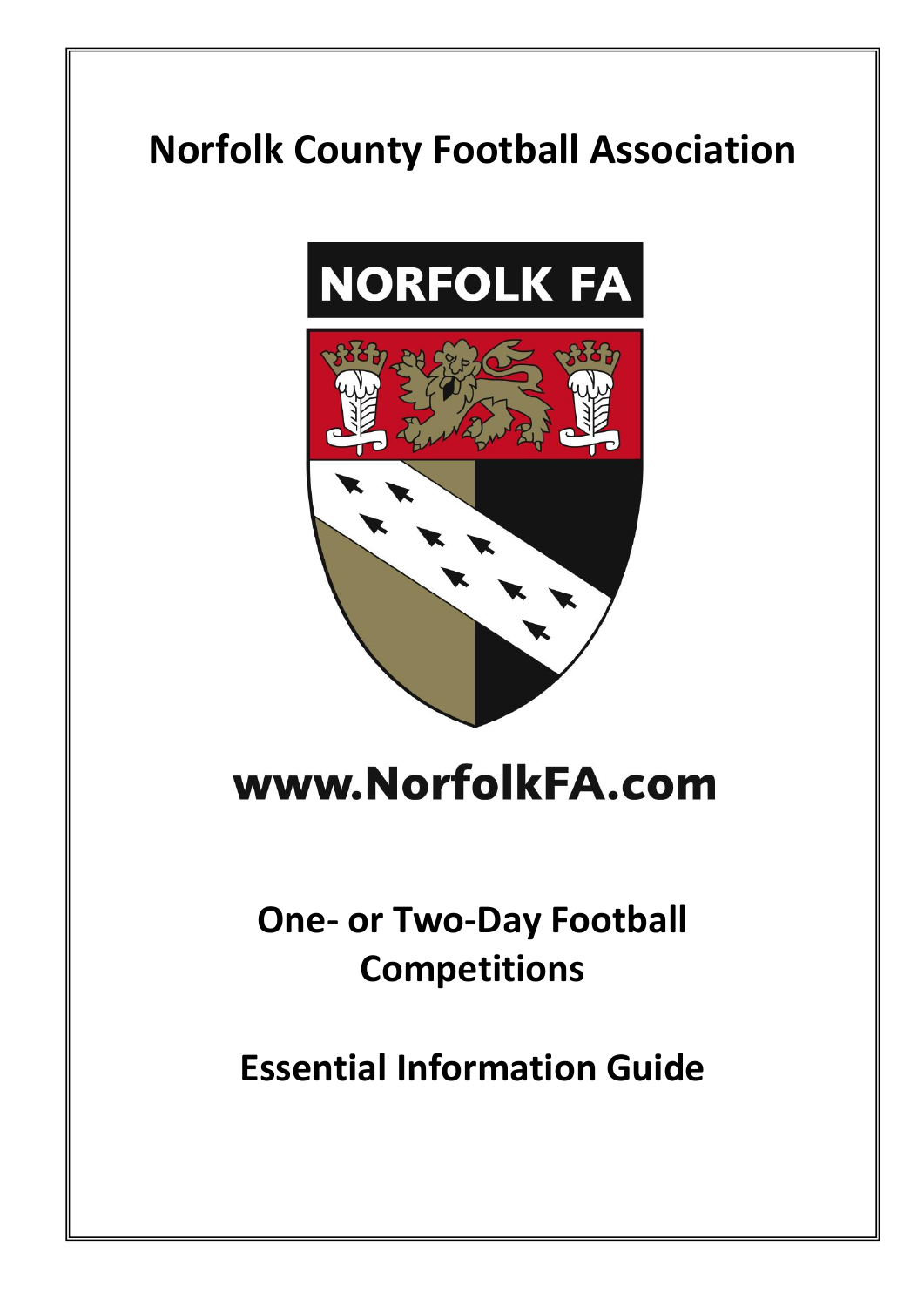

Dear Competition Organiser,

## **RE: Essential Information for organising One- or Two-Day Football Competitions**

Norfolk County Football Association is keen to ensure all football in Norfolk is affiliated and follows FA regulations, including the organisation and running of one- or two-day football competitions.

The information in this guide will ensure you meet FA and Norfolk County FA regulations when organising and delivering a one- or two-day football competition.

Included in this guide are

- Important FA regulations that must be adhered to
- Guidance on competition rules
- Competition checklist
- Competition order of play and fixture list guide
- Codes of conducts
- Important contact details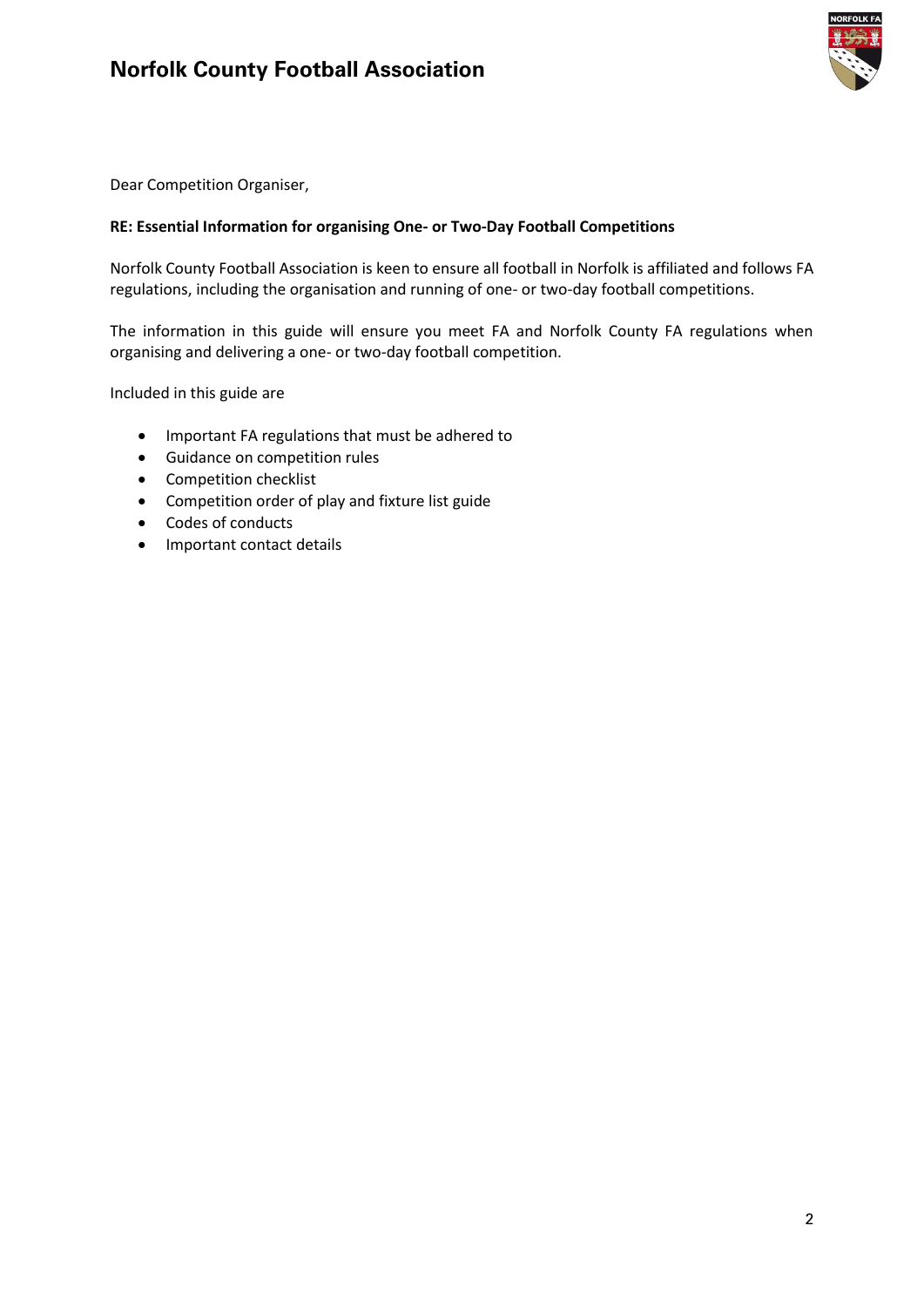

## **Important FA Regulations**

- Only Clubs which are affiliated to Norfolk County Football Association or another County Football Association shall be permitted to participate in affiliated football competitions.
- In 1998 The Football Association issued mandatory playing rules to ensure that all competitions throughout the Country are played within the same format. The playing and administration rules for all football competitions are required to be adhered to. Failure to comply may result in future applications for sanctioning being refused.
- Please be aware that all ages are permitted to play in leagues where results are collected or published, or winner's trophies are presented.
- If your competition is being organised by a club which is affiliated to Norfolk County Football Association, and the monies raised are for club funds your, mandatory public liability insurance cover will be extended for the duration of your competition (subject to completion and submission of the relevant affiliation forms correctly and on time).
- If a competition is not associated with an affiliated club to Norfolk County FA it will not be covered for public liability insurance unless the organisers have arranged their own cover. Information regarding cover can be obtained from Norfolk County FA.
- The One- or Two-Day Competition Sanctioning Application Form must be fully completed at least 21 days prior to the first scheduled date of your competition.
- The One- or Two-Day Competition Team List must be fully completed and returned at least 7 days prior to the commencement of your competition.
- The cost to affiliate a One- or Two-Day football competition is dependent on the number of teams participating. The fees are as follows:
	- Less than 15 teams participating- £15
	- More than 15 teams but less than 30 teams participating £25
	- 30 teams or more participating £40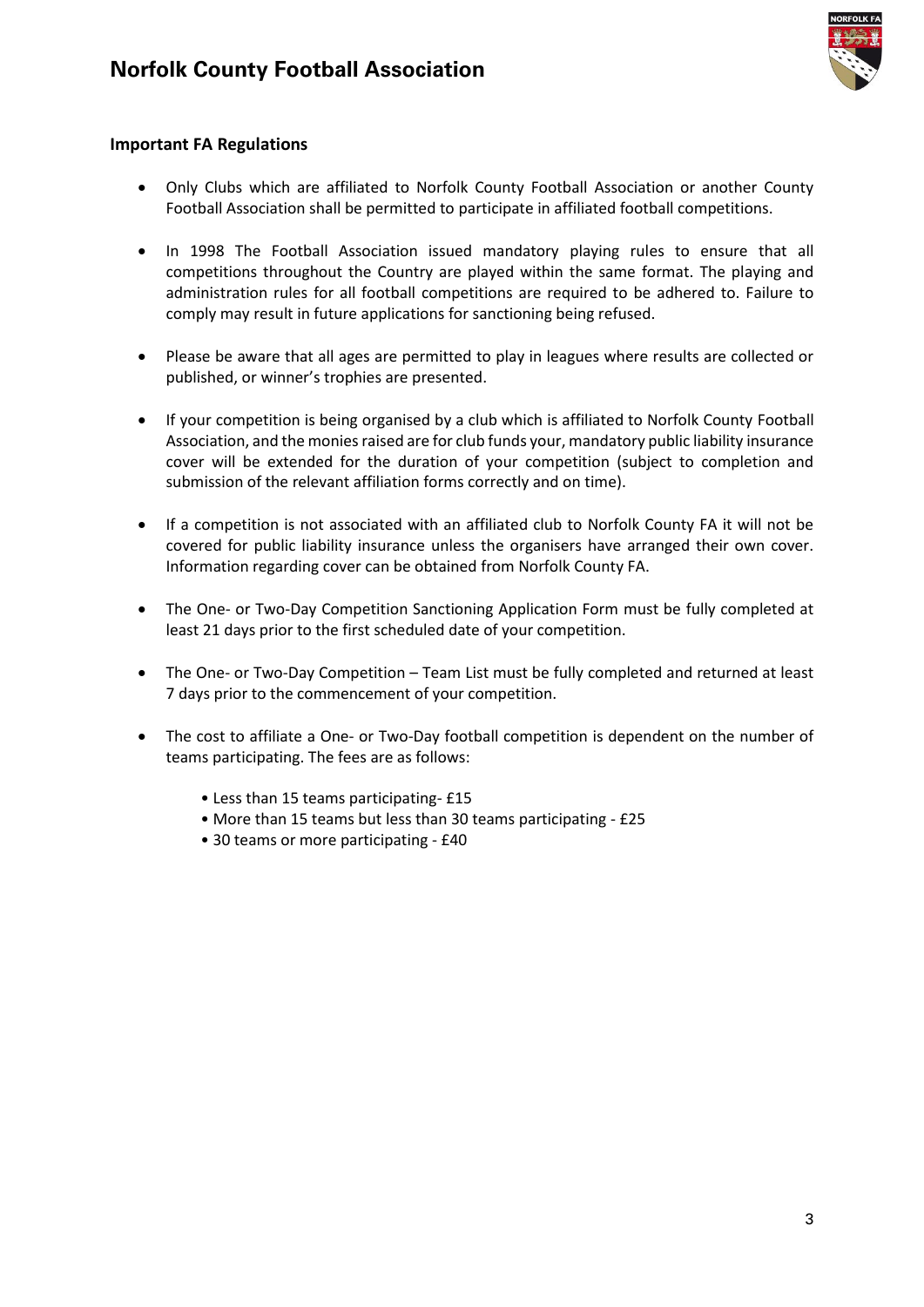

## **Guidance Notes**

**Name of Competition** – If the competition is being organised by a club affiliated to Norfolk County FA the competition name must be the name of the club i.e. The Dog and Duck 1 Day Small Sided Competition.

**Name of Competition Secretary** – This does not have to be the main club secretary, but they must be associated with the club.

**Date(s) of Competition** – Include all competition dates, not just the start date.

**Venue of Competition** – Include all venue names and full postal codes.

**Anticipated number of teams participating** – Please indicate the maximum number of teams in all age groups anticipated over the duration of the competition.

**Signatures** – Please ensure the form is signed and dated by the competition's secretary.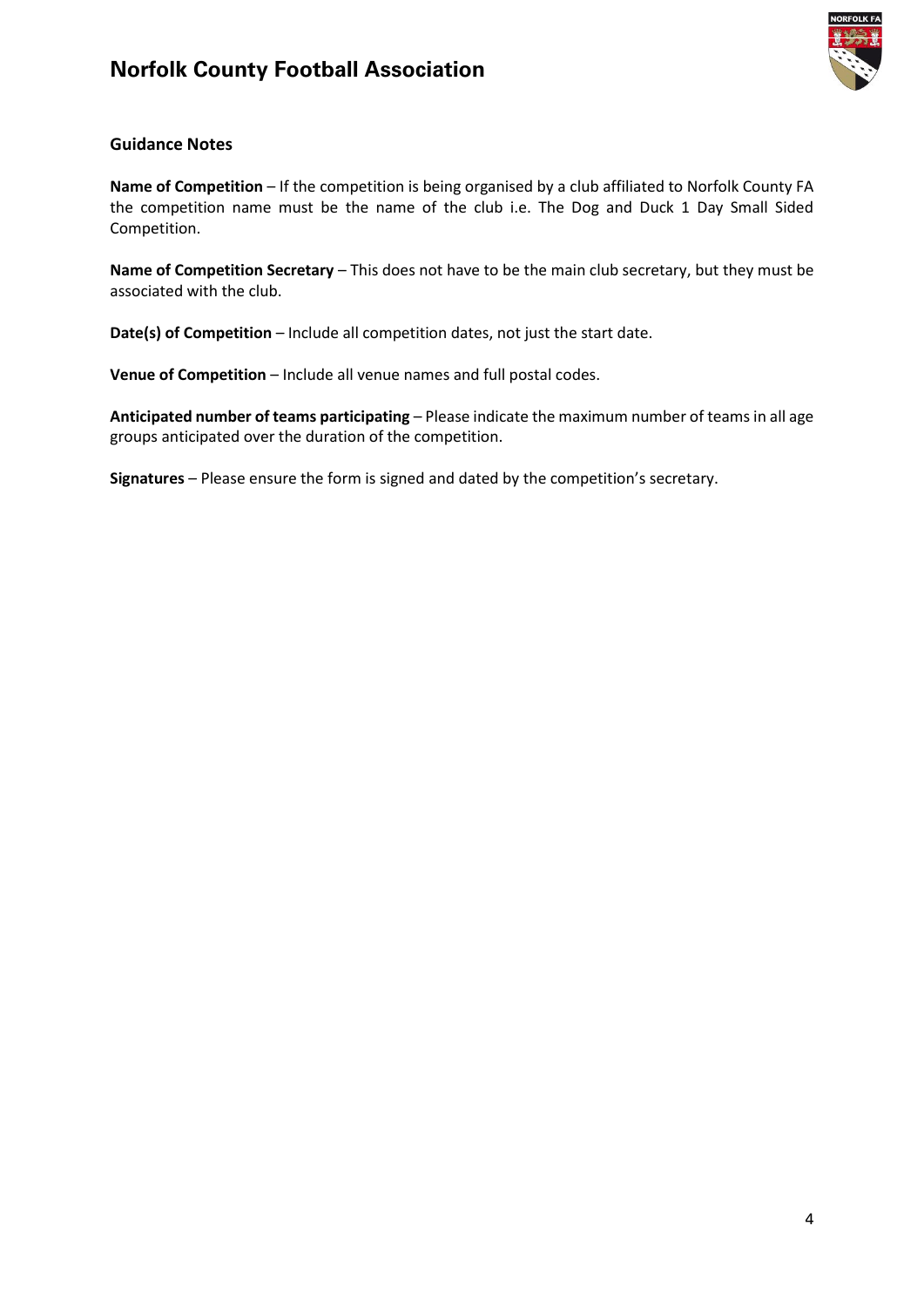

## **Guidance Notes**

- **1. Affiliation of Participating Clubs** Only affiliated teams are permitted to enter your competition. Non-affiliated teams are required to affiliate before being listed to participate in the competition.
- **2. Clubs Eligible to Enter and Entry Fee** Please state entry fee for teams to enter. If prices differ between age groups or for Charter Standard clubs, please state.
- **3. Laws** A copy of the competition laws shall be given to all participating clubs at least twentyone days before the commencement of the competition**.**
- **4. Players' Qualification** As part of the sanctioning application form, we will need to know which age groups will be participating in the tournament and whether that age group is mixed or Female. Before the commencement of the competition, all clubs shall produce a list of players (including dates of birth for youth football). All players should be bona fide members of their listed clubs. Temporary registration forms are available – Please not all normal player registration and transfer rules **MUST** be adhered to.
- **5. Team Formats** The format for each age group must be clearly laid out in your competition rule. The formats permitted at each age group can be found below:

|           | <b>Format</b> |     |     |       |  |
|-----------|---------------|-----|-----|-------|--|
| Age group | 5v5           | 7v7 | 9v9 | 11v11 |  |
| <b>U7</b> |               |     |     |       |  |
| <b>U8</b> |               |     |     |       |  |
| U9        |               |     |     |       |  |
| U10       |               |     |     |       |  |
| U11       |               |     |     |       |  |

#### **Mini-Soccer**

**Small-Sided** 

|           | <b>Format</b> |     |     |
|-----------|---------------|-----|-----|
| Age group | 5v5           | 6v6 | 7v7 |
| U7        |               |     |     |
| U8        |               |     |     |
| U9        |               |     |     |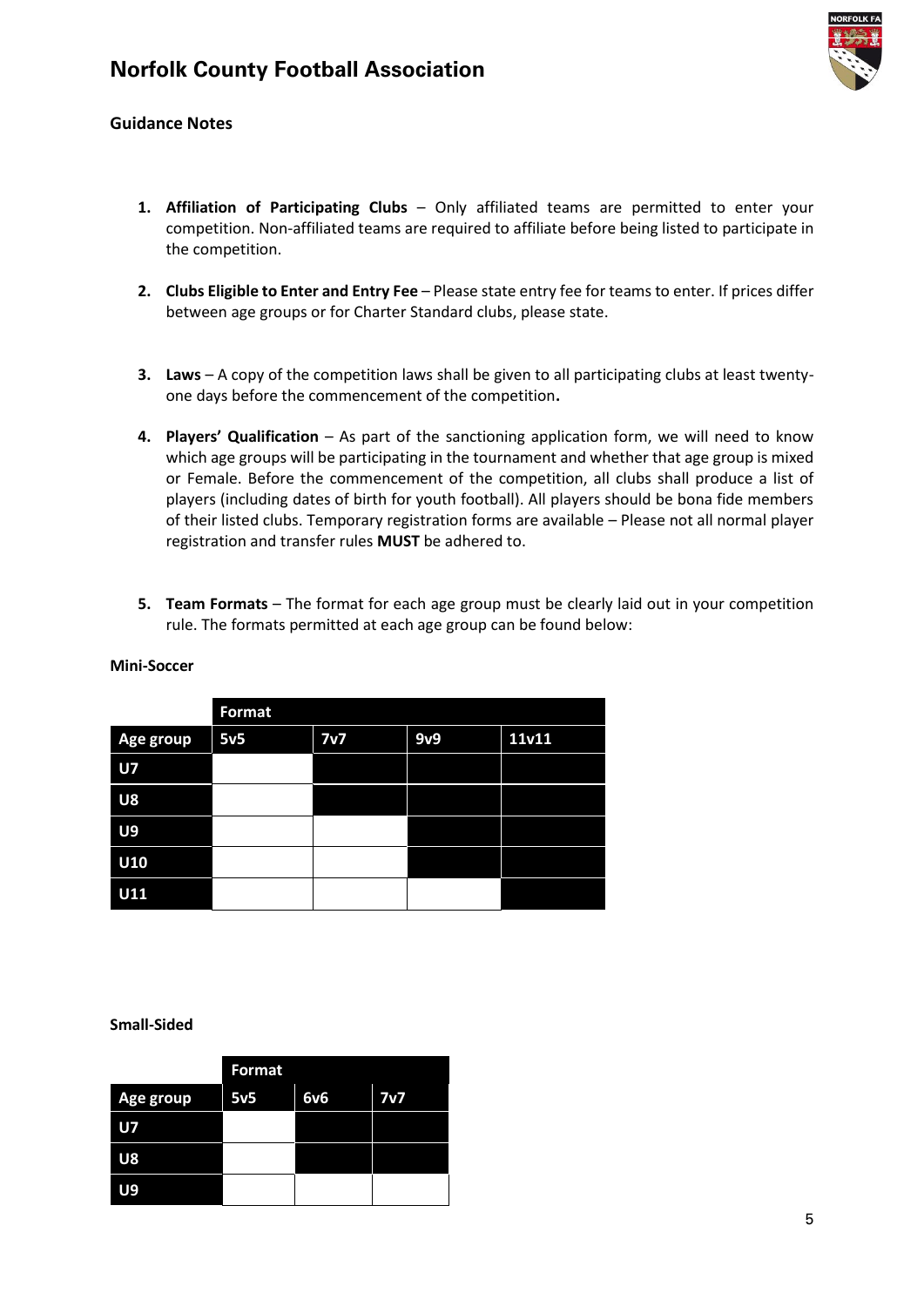

| U10          |  |  |
|--------------|--|--|
| U11          |  |  |
| U12          |  |  |
| U13          |  |  |
| U14          |  |  |
| <b>U15</b>   |  |  |
| U16          |  |  |
| U17          |  |  |
| U18          |  |  |
| <b>Adult</b> |  |  |

## **Standard 11-a-side Football**

|              | <b>Format (11vs11)</b> |
|--------------|------------------------|
| U13          |                        |
| U14          |                        |
| U15          |                        |
| U16          |                        |
| U17          |                        |
| U18          |                        |
| <b>Adult</b> |                        |

If the box is blacked out it means the format is not allowed for that particular age group and therefore you must change the format accordingly.

**6. Team Colours** – No team playing in the competition shall play in predominantly black, navy, or dark blue shirts or any coloured shirt that does not clearly distinguish players from the referee.

To ensure no teams entered are playing in any of the above colours it may be in your interest to add a team colour section to your entry form. If any teams state any of the colours above you, can then inform them before the competition commencement.

**7. Arrangement of Competition** – If your competition is a league only basis or a league basis progressing into a knockout phase, 3 points will be awarded for a win and 1 point will be awarded for a draw.

If your competition is running on a knock-out basis the Management Committee can assign the knock-out phase before the commencement of the competition.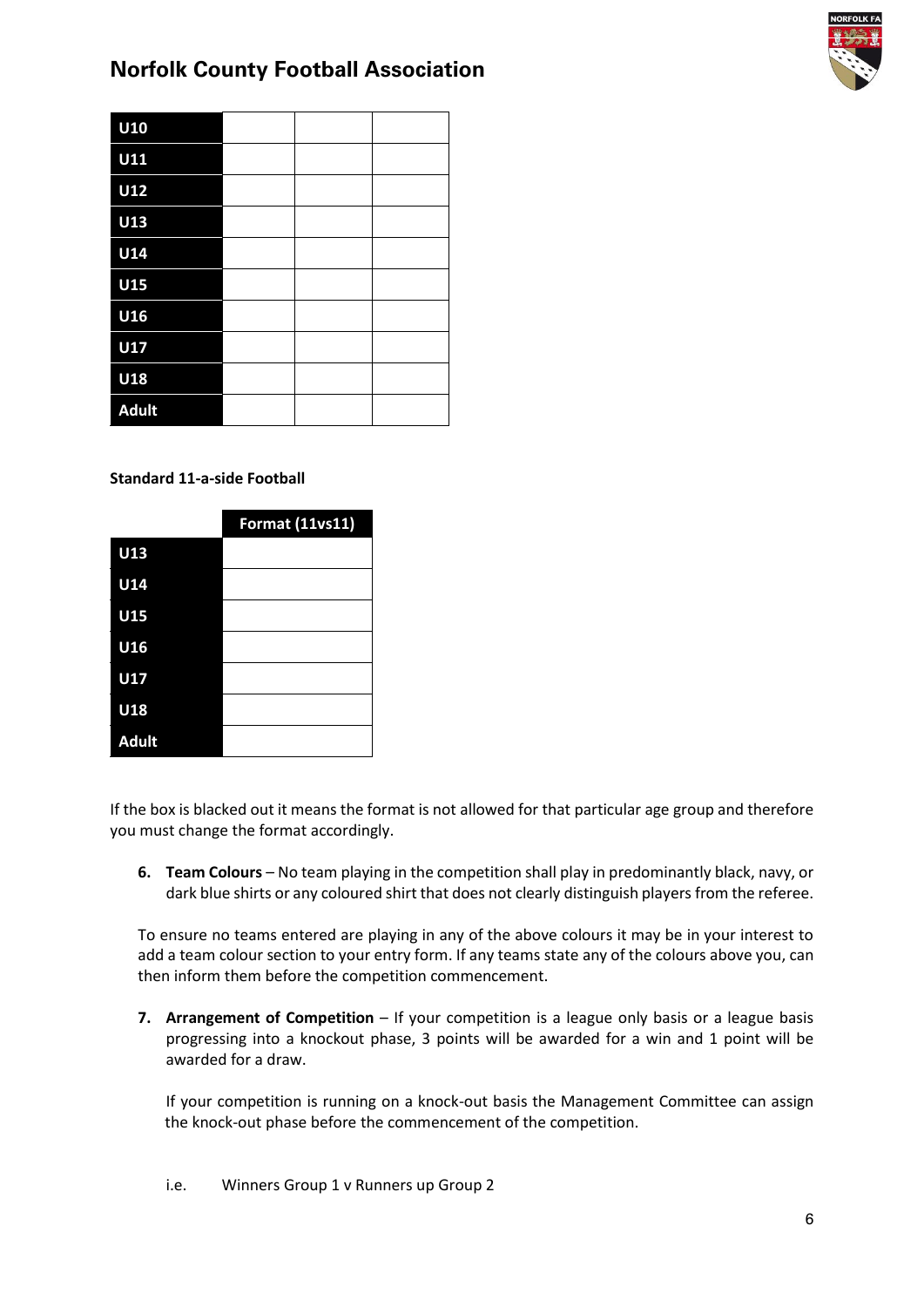

Winners Group 2 v Runners up Group 1

**Please be aware that all ages are permitted to play in leagues where results are collected or published, or winner's trophies are presented.**

### **8. Duration of Matches**

#### **Small-Sided**

The maximum playing time in any one day is 40 minutes for U7's and U8's, 60 minutes for U9's and U10's and 100 minutes for U11's up. The maximum time for each half is 20 minutes. The duration of the game shall be divided into two equal periods of at least five and up to 25 minutes.

#### **Mini-Soccer**

The maximum playing time in any one day is 40 minutes for U7's and U8's, 60 minutes for U9's and U10's and 100 minutes for U11's up. The maximum time for each half is 20 minutes.

**9. Substitutes and Squad Sizes** – Repeat (rolling) substitutions are permitted across every age category. When playing Mini-Soccer, each team must not have a squad greater than double the size of the team per age. As many substitutes from that squad can be used. When playing small-sided football, the maximum squad size for the relevant formats is as follows:

| Format   | <b>Maximum Squad</b><br>Size |
|----------|------------------------------|
| 5 a-side | x                            |
| 6 a-side | Q                            |
| 7 a-side | 10                           |

- **10. Report of Results** The person who I responsible for reporting the results must be clearly defined I the competition rules. This can be either the referee or captain/manager of the winning team/
- **11. Referees** The fee payable to the referee is at the discretion of the Management Committee. However, we would recommend that travelling expenses for journeys between the referee's residence and the venue be set at Norfolk County FA's County Cup rate, not to exceed 30p per mile.
- **12. Protests and Complaints** All questions of eligibility, qualifications of player or interpretations of the Rules shall be referred to the management committee whose decision on the matter shall be final and binding
- **13. Appeals** Any appeal against the decision of the Management Committee must be made in duplicate, to Norfolk County FA within 7 days of the decision of the Management Committee and be accompanied by and appeal fee of £35. Please ensure all entered teams are aware of the appeals procedure either on the entry form or in their confirmation of entry letter.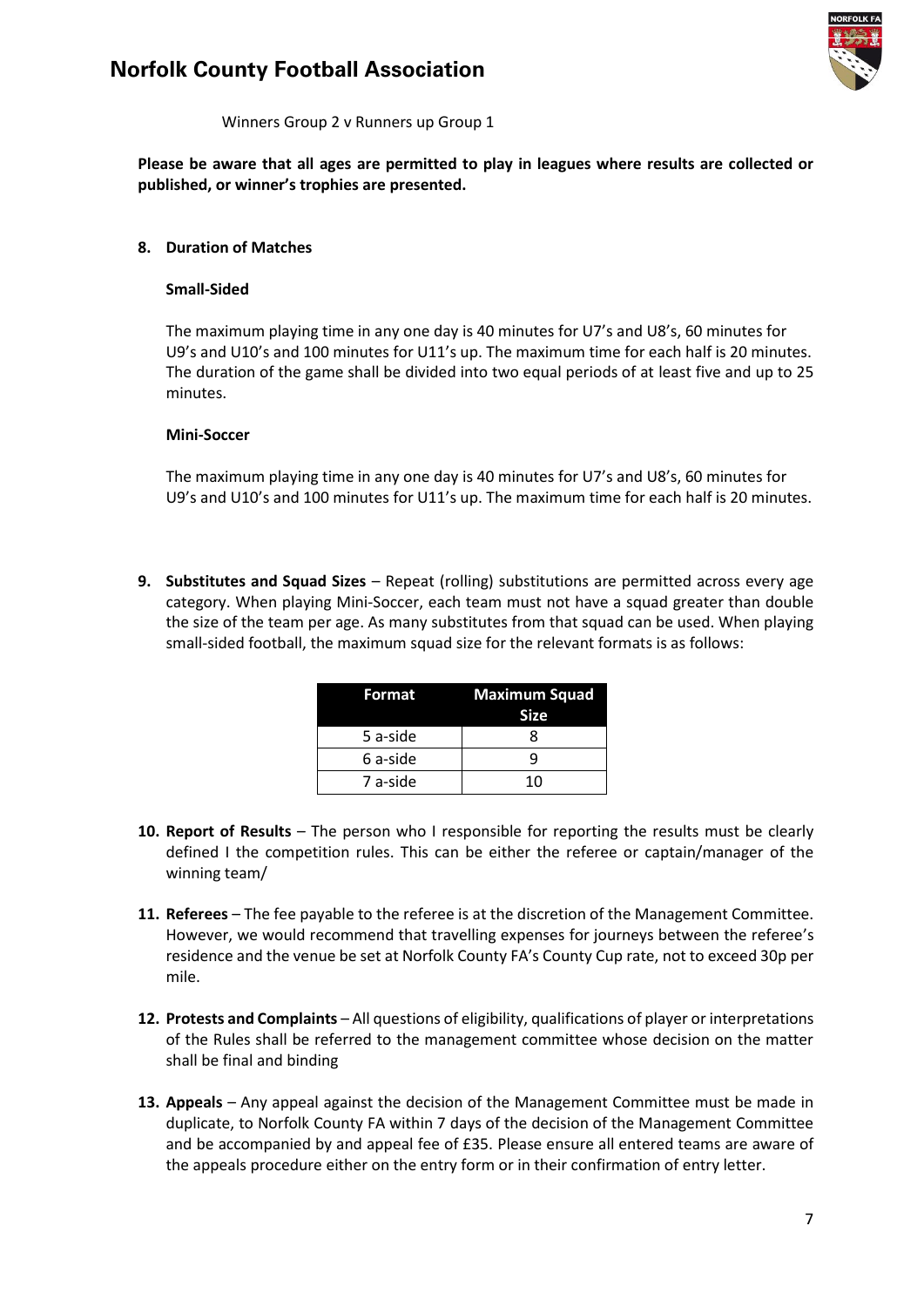

- **14. Misconduct** For matters relating to misconduct please speak to Thomas Constance (Regulatory Services Manager) via [Thomas.Constance@NorfolkFA.com](mailto:Thomas.Constance@NorfolkFA.com) or a member of the Football Services Team on 01603 704050.
- **15. Team Names** All teams entered should be associated with an affiliated club of a County Football Association. As good practice, competition organisers should be checking that secretary details given are that of the main club secretary and the club are aware that teams are entering using the club's name. No team must enter a competition in the name of an affiliated club without the full knowledge and authority of that club.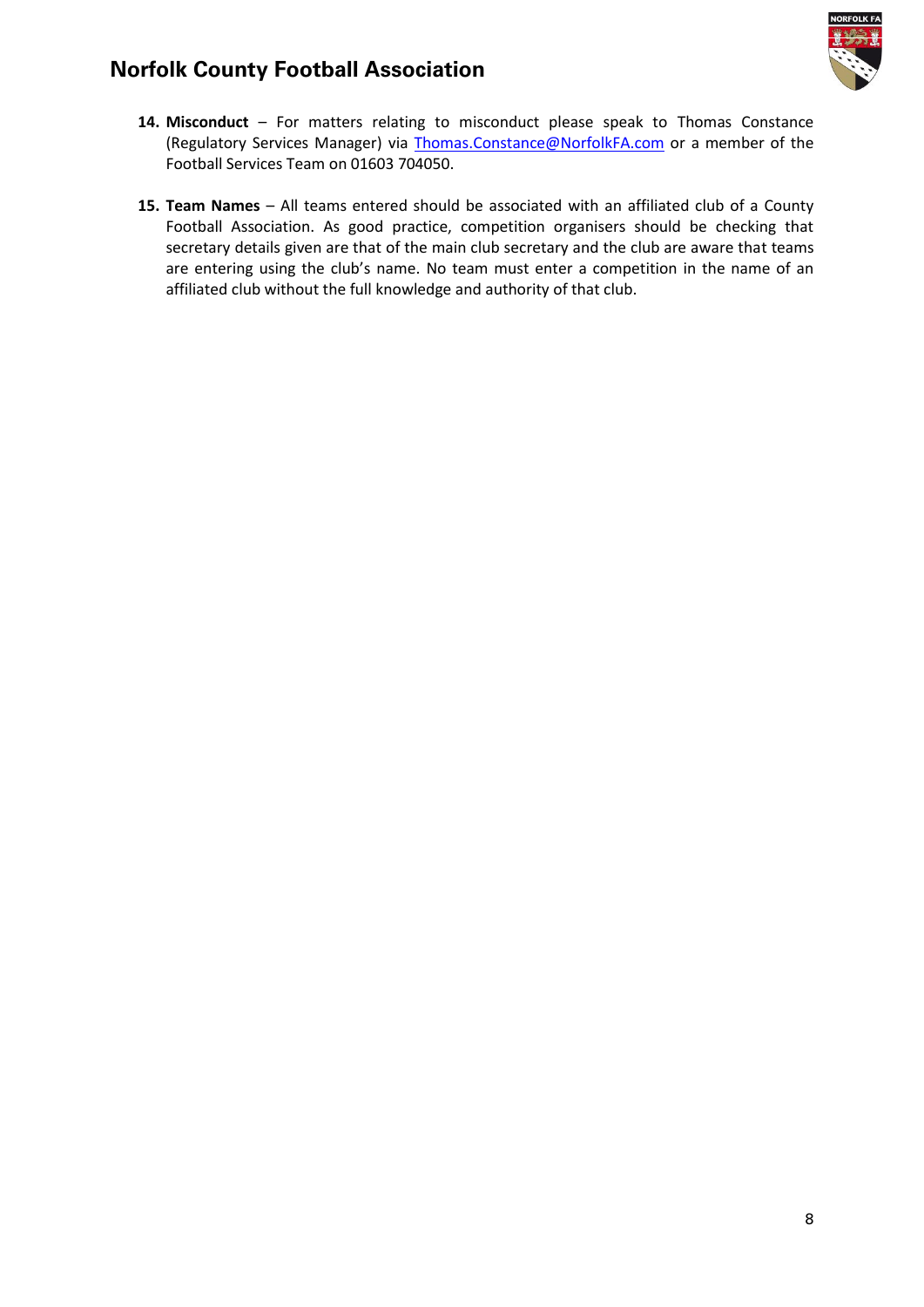

### **Team list guidance notes**

The team list should be fully completed with the following:

- **Name of Club**
- **Age group entered**
- **Club secretary name and contact telephone number**
- **Affiliation Number**

### **Name of Club**

All clubs should be affiliated to a County Football Association and, with the club's knowledge and permission be named after the club associated with.

### **Age Group Entered**

Please indicate the age group(s) entered by each club. A club may enter teams at different age groups. Please indicate this on the same line, rather than duplicating club details.

### **Club Secretary Name and Contact Telephone Number**

To ensure all entered teams are affiliated, it would be good practice to add a section on your entry form for the club secretary information to be added. Team managers may be the teams contact when entering your competition, to ensure all teams are affiliated and associated to a club the secretary may need to be contacted.

The team must be completed in full and sent back to Norfolk County FA at least 7 days prior to the commencement of your competition. Once the form has been returned all teams will be checked for their affiliation to a County FA and affiliation approved. The sanctioning confirmation form will be signed off and returned to you for your reference confirming the affiliation of your tournament.

To ensure competitions are adhering to FA regulations, Norfolk County Football Association may contact teams entered into the competition, to check that teams entered are associated to an affiliated club of a County Football Association.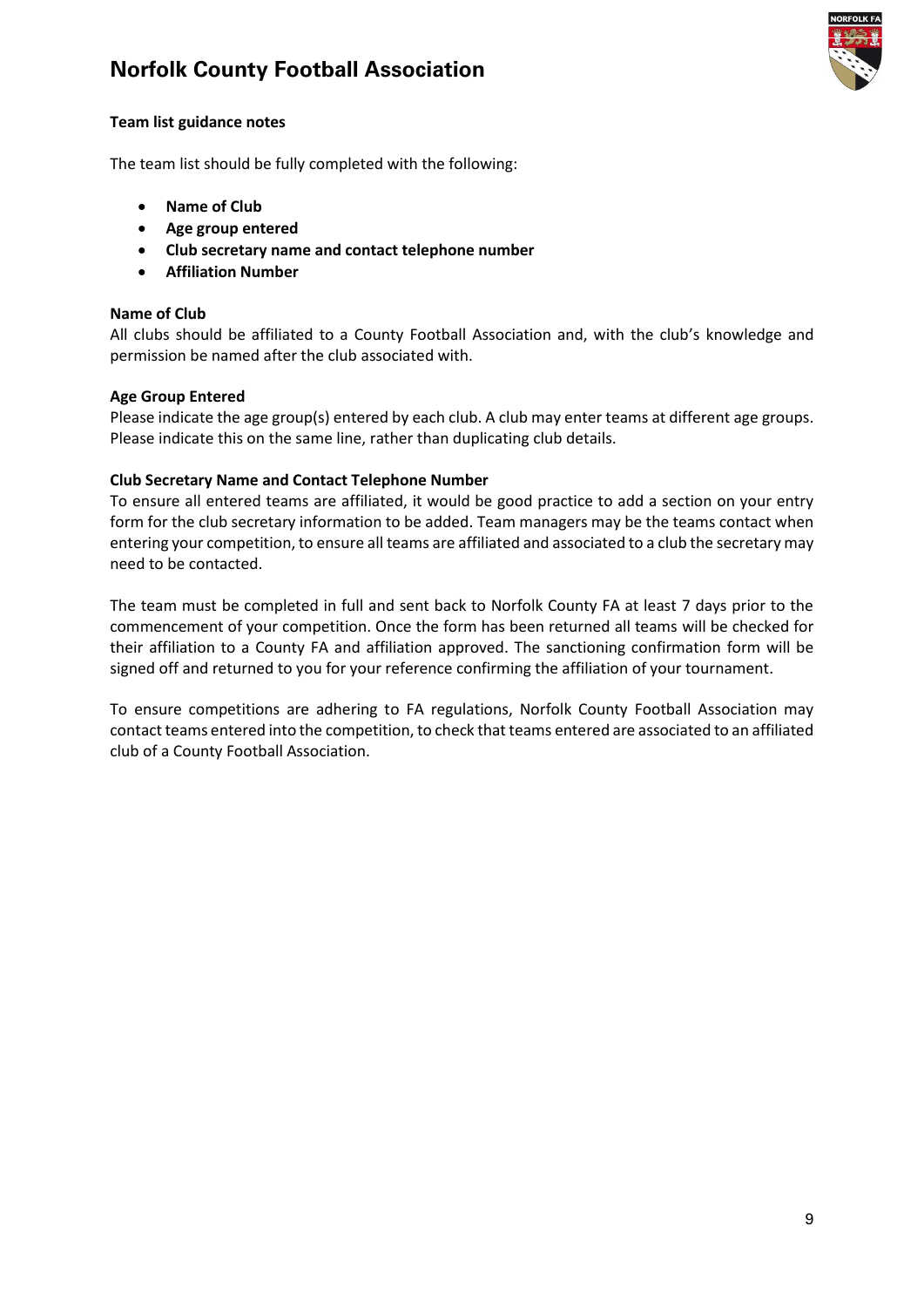

## **One- or Two-Day Competition Planning Checklist**

Below is a suggested competition planning checklist you may find useful when organising a One- or Two-day competition.

| Checklist                                                                                                    | Responsibility | Achieved by |
|--------------------------------------------------------------------------------------------------------------|----------------|-------------|
| Set a Management Committee                                                                                   |                |             |
| Set competition budgets                                                                                      |                |             |
| Identify and book suitable venue. Check<br>with facility that you are allowed to mark<br>appropriate pitches |                |             |
| Affiliate competition to County Football<br>Association                                                      |                |             |
| Identify and contact referees for the day                                                                    |                |             |
| Distribute relevant competition rules and<br>regulations to all participating or<br>interested clubs         |                |             |
| Gain sponsorship for the competition                                                                         |                |             |
| Produce all literature including entry form<br>and publicity / advertising                                   |                |             |
| Advise the media of the event                                                                                |                |             |
| Prepare football score cards                                                                                 |                |             |
| Organise refreshments for the event                                                                          |                |             |
| Send out confirmation letter including<br>competition rules, regulations, and codes<br>of conducts           |                |             |
| Ensure you have access to equipment;<br>goals, footballs, coloured bibs etc                                  |                |             |
| Ensure there is first aid cover                                                                              |                |             |
| Volunteers / helpers are identified                                                                          |                |             |
| Prepare an order of play                                                                                     |                |             |
| Prepare a timetable                                                                                          |                |             |
| Order trophies, medals, certificates                                                                         |                |             |
| Check that the event is insured                                                                              |                |             |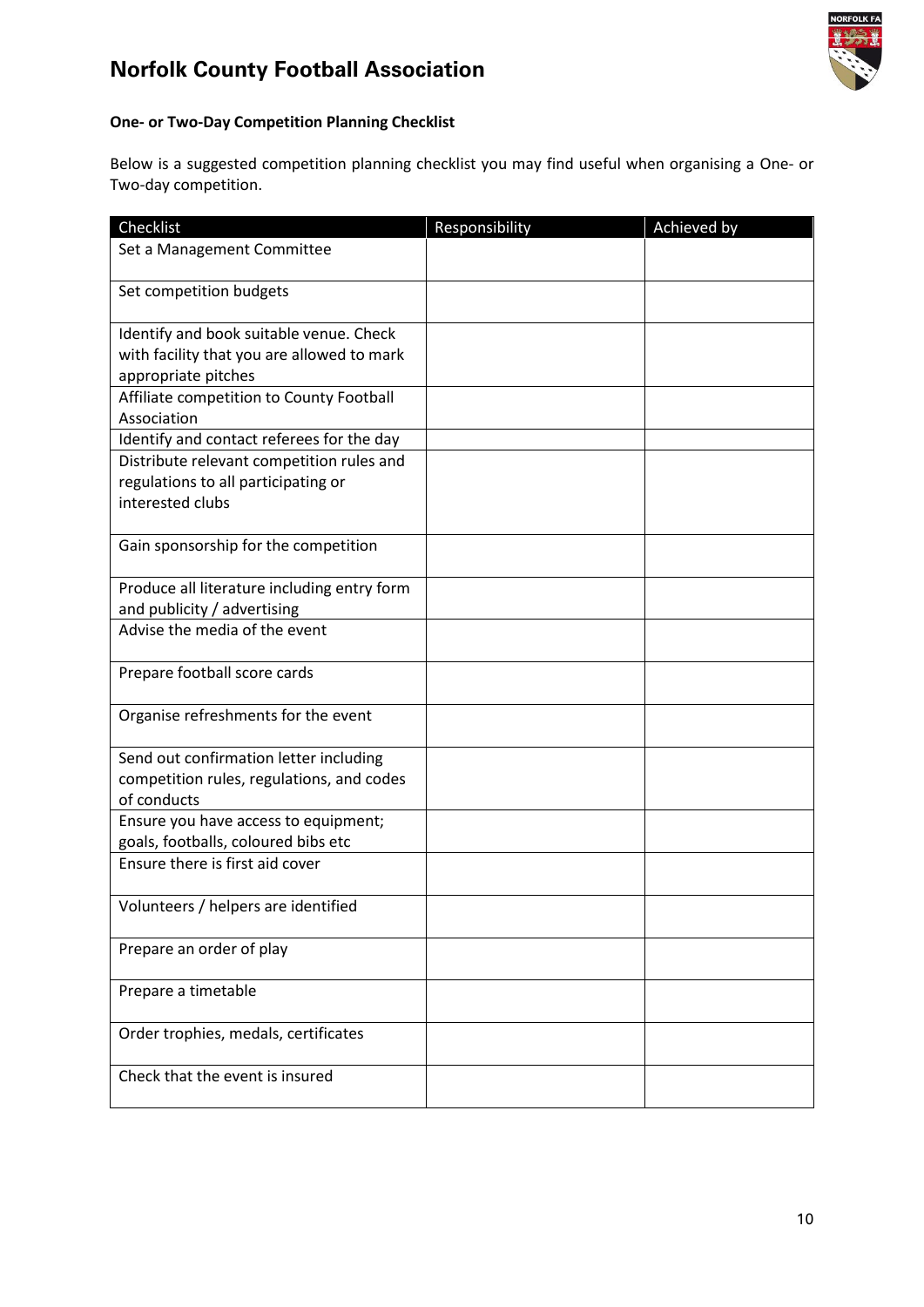

## **Football Tournaments and Order of Play**

## **Number of teams in a group**

| 8                                                                                                                                                                      | $\overline{7}$                                                                                              | 6                                                                    | 5                                                              | 4                                                  |
|------------------------------------------------------------------------------------------------------------------------------------------------------------------------|-------------------------------------------------------------------------------------------------------------|----------------------------------------------------------------------|----------------------------------------------------------------|----------------------------------------------------|
| $F-H$<br>B-C<br>$A-E$<br>$D-G$<br>$B-H$<br>$C-F$<br>$D-E$<br>$A-G$                                                                                                     | B-C<br>$D-G$<br>$A-E$<br>$D-F$<br>$A - B$<br>$C-E$<br>$F-G$<br>B-E                                          | $A - B$<br>$C-D$<br>$E-F$<br>$A-C$<br>$B-E$<br>D-F<br>$A-E$<br>$C-F$ | A-D<br>B-C<br>D-E<br>A-C<br>$B-E$<br>$C-D$<br>$A - B$<br>$C-E$ | $A-C$<br>$B-D$<br>$A-D$<br>B-C<br>$A - B$<br>$C-D$ |
| D-H<br>$A-C$<br>B-E<br>$F-G$<br>A-H<br>$B-G$<br>$C-D$<br>$E-F$<br>$A - B$<br>D-F<br>$C-E$<br>G-H<br>$B-D$<br>$A-F$<br>$E-H$<br>$C-G$<br>A-D<br>$B-F$<br>$C-H$<br>$E-G$ | $A-C$<br>$D-E$<br>$B-F$<br>$A-G$<br>$C-D$<br>$E-F$<br>B-G<br>A-D<br>$C-F$<br>$E-G$<br>$B-D$<br>A-F<br>$C-G$ | $B-D$<br>$A-F$<br>D-E<br>B-C<br>A-D<br>$B-F$<br>$C-E$                | $B-D$<br>$A-E$                                                 |                                                    |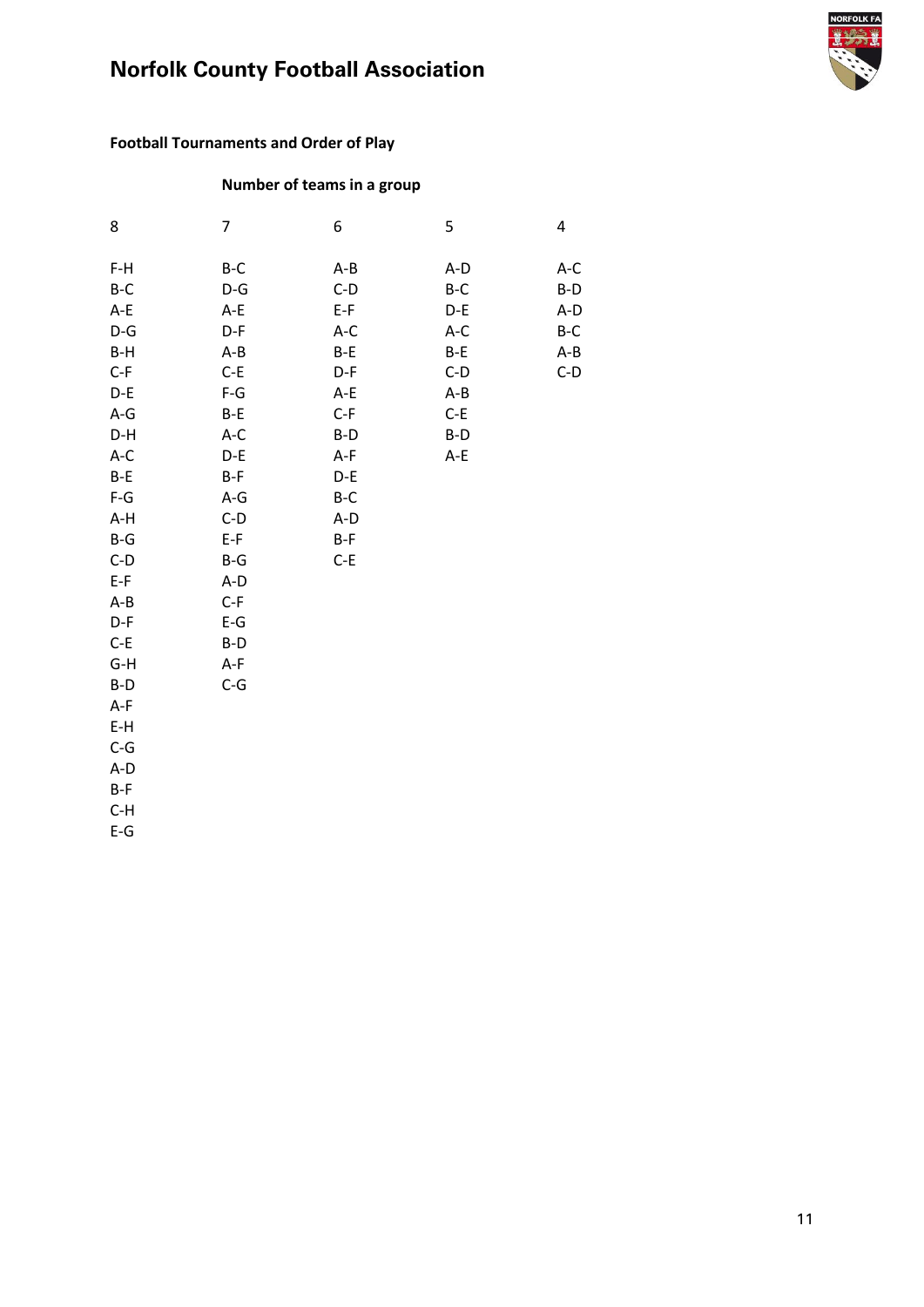

**Football Tournaments Order of Play cont.**

|                         | $\pmb{\mathsf{A}}$ | $\mathbf{B}$ | $\mathsf C$ | D | $\mathsf E$ | F | G | H | <b>Goals</b><br><b>Scored</b> | <b>Goals</b><br><b>Conceded</b> | Goal<br><b>Difference</b><br>(Adult<br>Only) | <b>Total</b><br><b>Points</b> |
|-------------------------|--------------------|--------------|-------------|---|-------------|---|---|---|-------------------------------|---------------------------------|----------------------------------------------|-------------------------------|
| $\overline{\mathsf{A}}$ |                    |              |             |   |             |   |   |   |                               |                                 |                                              |                               |
| $\mathbf B$             |                    |              |             |   |             |   |   |   |                               |                                 |                                              |                               |
| $\mathsf C$             |                    |              |             |   |             |   |   |   |                               |                                 |                                              |                               |
| $\mathbf D$             |                    |              |             |   |             |   |   |   |                               |                                 |                                              |                               |
| $\mathsf E$             |                    |              |             |   |             |   |   |   |                               |                                 |                                              |                               |
| F                       |                    |              |             |   |             |   |   |   |                               |                                 |                                              |                               |
| $\mathsf G$             |                    |              |             |   |             |   |   |   |                               |                                 |                                              |                               |
| H                       |                    |              |             |   |             |   |   |   |                               |                                 |                                              |                               |

**(Simply amend to number of teams entered into each group**